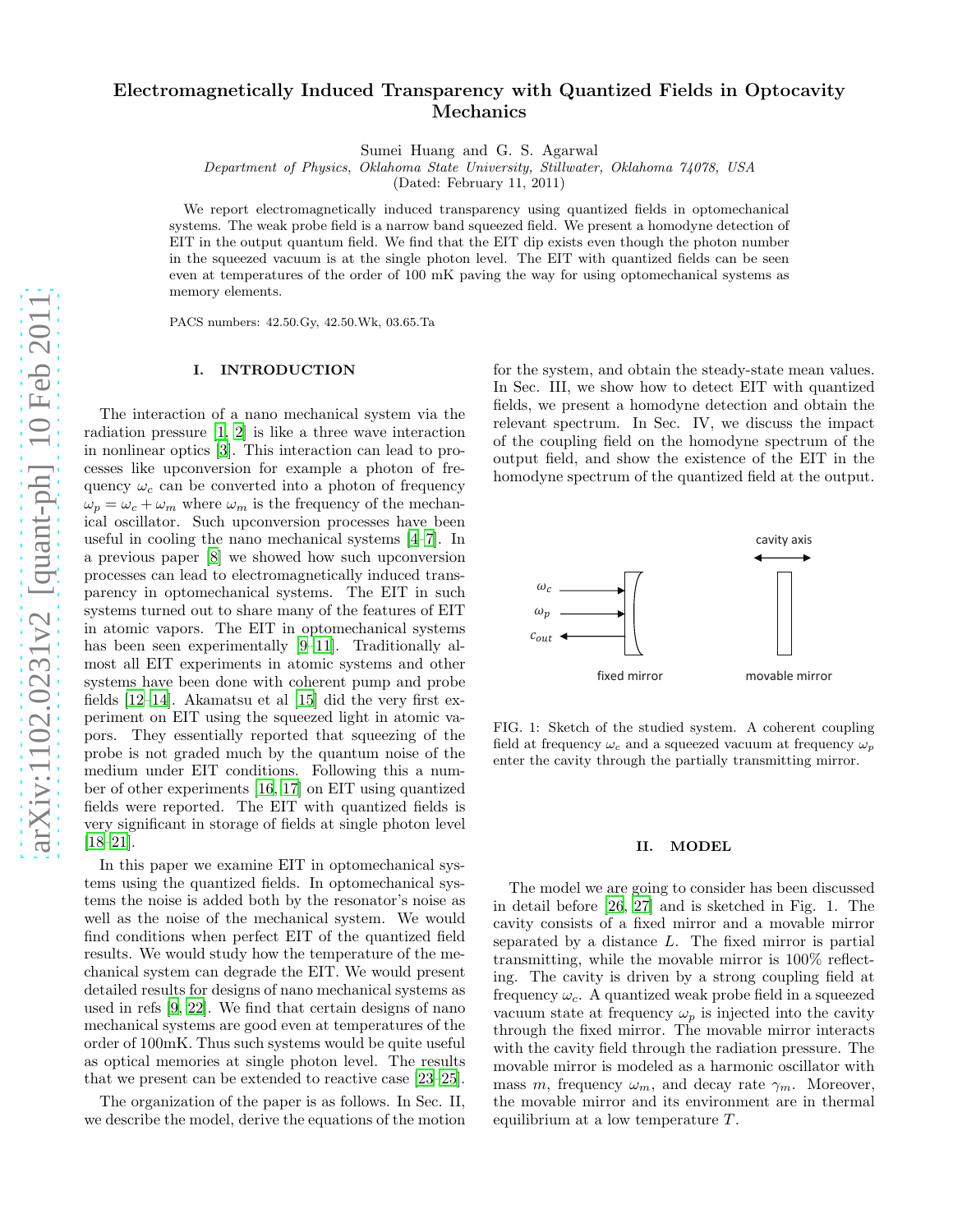In such a system, the coupling between the movable mirror and the cavity field is dispersive so that the frequency  $\omega_0(q)$  of the cavity field depends on the displacement q of the movable mirror:  $\omega_0(q) = n\pi c/(L+q)$ , where  $c$  is the light speed in vacuum, and  $n$  is the mode number in the cavity. For  $q \ll L$ , we can expand  $\omega_0(q)$  to the first order of q, thus we have  $\omega_0(q) \approx \omega_0(0) + \frac{\partial \omega_0(q)}{\partial q} q \approx$  $\omega_0 - \frac{\omega_0}{L} q$ , where we write  $\omega_0(0)$  as  $\omega_0$ .

Let  $c(c^{\dagger})$  be the annihilation (creation) operators for the cavity field, Q and P be the dimensionless operators for the position and momentum of the movable mirror with  $Q = \sqrt{\frac{2m\omega_m}{\hbar}}q$  and  $P = \sqrt{\frac{2}{m\hbar\omega_m}}p$ . Note that the commutation relation for Q and P is  $[Q, P] = 2i$ . In a frame rotating at the frequency  $\omega_c$  of the coupling field. the Hamiltonian for the system is

<span id="page-1-0"></span>
$$
H = \hbar(\omega_0 - \omega_c)c^{\dagger}c - \hbar gc^{\dagger}cQ + \frac{\hbar\omega_m}{4}(Q^2 + P^2) + i\hbar\varepsilon(c^{\dagger} - c),
$$
\n(1)

In the above equation, the parameter  $q$  $(\omega_c/L)\sqrt{\hbar/(2m\omega_m)}$  is the coupling strength between the cavity field and the movable mirror, where we assume  $\omega_0 \simeq \omega_c$ . The parameter  $\varepsilon$  is the real amplitude of the coupling field, depending on its power  $\wp$  by  $\varepsilon = \sqrt{\frac{2\kappa\wp}{\hbar\omega_c}}$ , where  $\kappa$  is the photon loss rate due to the transmission of the fixed mirror.

The time evolution of the total system is obtained from Hamiltonian [\(1\)](#page-1-0) by deriving the Heisenberg equations of motion and adding the damping and noise terms. The basic equations are given by

<span id="page-1-1"></span>
$$
\dot{Q} = \omega_m P,
$$
  
\n
$$
\dot{P} = 2gn_c - \omega_m Q - \gamma_m P + \xi,
$$
  
\n
$$
\dot{c} = i(\omega_c - \omega_0 + gQ)c + \varepsilon - \kappa c + \sqrt{2\kappa}c_{in},
$$
  
\n
$$
\dot{c}^{\dagger} = -i(\omega_c - \omega_0 + gQ)c^{\dagger} + \varepsilon - \kappa c^{\dagger} + \sqrt{2\kappa}c_{in}^{\dagger}.
$$
\n(2)

Here we have introduced the thermal Langevin force  $\xi$ with vanishing mean value, resulting from the coupling of the movable mirror to the environment. The Langevin force  $\xi$  has the correlation function in the frequency domain:

$$
\langle \xi(\omega)\xi(\Omega) \rangle = 4\pi \gamma_m \frac{\omega}{\omega_m} \left[ 1 + \coth\left(\frac{\hbar \omega}{2K_B T}\right) \right] \delta(\omega + \Omega),\tag{3}
$$

where  $K_B$  is the Boltzmann constant. Throughout this paper the following Fourier relations are used

<span id="page-1-2"></span>
$$
f(t) = \frac{1}{2\pi} \int_{-\infty}^{+\infty} f(\omega)e^{-i\omega t} d\omega,
$$
  

$$
f^{\dagger}(t) = \frac{1}{2\pi} \int_{-\infty}^{+\infty} f^{\dagger}(-\omega)e^{-i\omega t} d\omega,
$$
 (4)

where  $f^{\dagger}(-\omega) = [f(-\omega)]^{\dagger}$ . The  $c_{in}$  represents the input quantum field which is centered around the frequency  $\omega_p = \omega_c + \omega_m$  with a finite bandwidth Γ. The quantized field has the following nonvanishing correlation functions,

$$
\langle c_{in}(\omega)c_{in}(\Omega)\rangle = 2\pi \frac{M\Gamma^2}{\Gamma^2 + (\omega - \omega_m)^2} \delta(\omega + \Omega - 2\omega_m),
$$
  

$$
\langle c_{in}(\omega)c_{in}^{\dagger}(-\Omega)\rangle = 2\pi \left[\frac{N\Gamma^2}{\Gamma^2 + (\omega - \omega_m)^2} + 1\right] \delta(\omega + \Omega),
$$
  
(5)

where  $N$  is the photon number in the squeezed vacuum, and  $M = \sqrt{N(N+1)}$ . The antinormally ordered term has a broad band contribution coming from vacuum noise. Note that by setting  $M = 0$ , we would obtain standard phase independent quantum field with mean number of photons  $\frac{N\Gamma^2}{\Gamma^2 + (\omega - \omega)}$  $\frac{N}{\Gamma^2 + (\omega - \omega_m)^2}$  around the frequency  $\omega = \omega_m$ .

The mean values at steady state can be obtained from Eq. [\(2\)](#page-1-1) by setting all time derivatives to zero. These are found to be

$$
P_s = 0, Q_s = \frac{2g|c_s|^2}{\omega_m}, c_s = \frac{\varepsilon}{\kappa + i\Delta}, \tag{6}
$$

where

$$
\Delta = \omega_0 - \omega_c - gQ_s \tag{7}
$$

is the effective cavity detuning.

## III. THE OUTPUT FIELD AND ITS MEASUREMENT



<span id="page-1-3"></span>FIG. 2: Sketch of the measurement of the output field. The output field  $\tilde{c}_{out}(t)$  is mixed with a strong local field  $c_{Lo}(t)$ centered around the probe frequency  $\omega_p$  at a beam splitter, where  $\tilde{c}_{out}(t)$  is defined as the sum of the output field  $c_{out}(t)$ from the cavity and the input quantized field  $c_{in}(t)$ . BS: 50/50 beam splitter, PD: photodetector, SA: spectrum analyzer.

The output field is a quantum field, it contains many Fourier components. Since the quantized input field is centered around  $\omega_p = \omega_c + \omega_m$ , the interesting component of the output field is near the probe frequency  $\omega_p$ . So we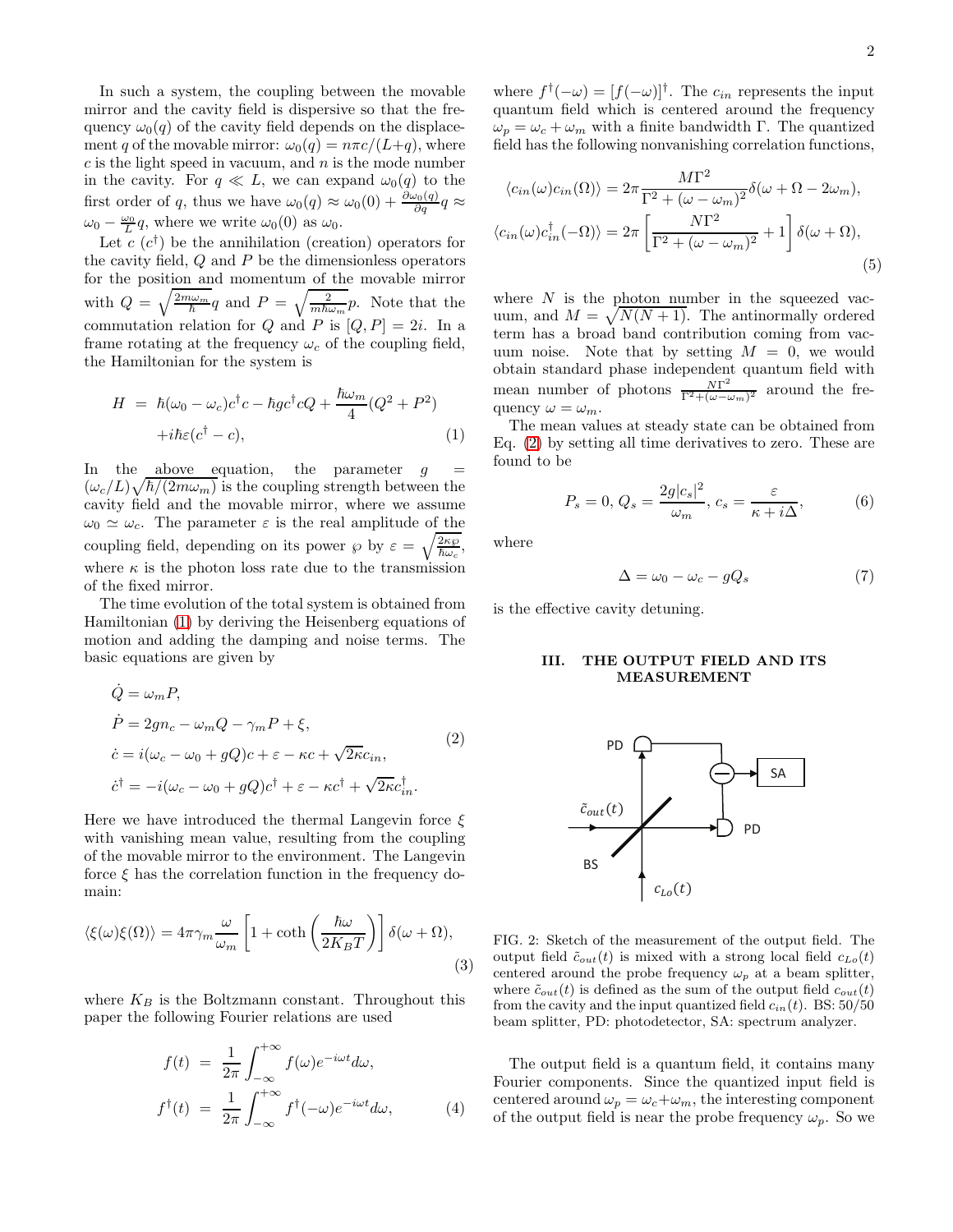mix the output field  $\tilde{c}_{out}(t)$  with a strong local field  $c_{Lo}(t)$ centered around the probe frequency  $\omega_p$  at a 50/50 beam splitter, as shown in Fig. 2. In a frame rotating at the frequency  $\omega_c$ ,  $c_{Lo}(t) = c_{Lo}e^{-i\delta_0 t}$ , where  $\delta_0 = \omega_p - \omega_c$ . The difference between the output signals from the two photodetectors is sent to the spectrum analyzer, and the output signal from the spectrum analyzer depends on the phase of  $c_{Lo}$ . If  $c_{Lo}$  is real, the homodyne spectrum  $X(\omega)$ of the output field measured by the spectrum analyzer is given by

$$
\langle [c_{Lo}^*(t)\tilde{c}_{out}(t) + c.c.] [c_{Lo}^*(t')\tilde{c}_{out}(t') + c.c.] \rangle
$$
  
= 
$$
\frac{c_{Lo}^2}{2\pi} \int d\omega e^{-i\omega(t-t')} X(\omega).
$$
 (8)

Thus in our investigations of EIT with quantized fields,  $X(\omega)$  is the quantity of interest.

In order to study the EIT effect in the homodyne spectrum  $X(\omega)$  of the output field, we will calculate the fluctuations of the output field. The steady state part would not contribute as it is at the frequency of the coupling field. We assume the photon number in the cavity is large enough so that each operator can be written as a linear sum of the steady-state mean value and a small fluctuation, which yields

<span id="page-2-0"></span>
$$
Q = Q_s + \delta Q, \quad P = P_s + \delta P, \quad c = c_s + \delta c, \tag{9}
$$

where  $\delta Q$ ,  $\delta P$ , and  $\delta c$  are the small fluctuations around the steady state. By substituting Eq. [\(9\)](#page-2-0) into Eq. [\(2\)](#page-1-1), one can arrive at the linearized equations for the fluctuation operators. Further we transform the linearized equations into the frequency domain by Eq. [\(4\)](#page-1-2) and solve it, we can obtain the fluctuations  $\delta c(\omega)$  of the cavity field. Then using the input-output relation court( $\omega$ ) =  $\sqrt{2\kappa}c(\omega) - c_{in}(\omega)$ , we can find the fluctuations  $\delta c_{out}(\omega)$  of the output field. For the purpose of Fig. [\(2\)](#page-1-3) we define the output field as  $\tilde{c}_{out}(\omega) = c_{out}(\omega) + c_{in}(\omega)$ , then we find the result

<span id="page-2-1"></span>
$$
\delta \tilde{c}_{out}(\omega) = V(\omega)\xi(\omega) + E(\omega)c_{in}(\omega) + F(\omega)c_{in}^{\dagger}(-\omega), \tag{10}
$$

in which

$$
V(\omega) = \frac{\sqrt{2\kappa}gc_s\omega_m i}{d(\omega)}[\kappa - i(\omega + \Delta)],
$$
  
\n
$$
E(\omega) = \frac{2\kappa}{d(\omega)} \{2ig^2|c_s|^2\omega_m + (\omega_m^2 - \omega^2 - i\gamma_m\omega)
$$
  
\n
$$
\times [\kappa - i(\omega + \Delta)]\},
$$
  
\n
$$
F(\omega) = \frac{4\kappa}{d(\omega)}\omega_m g^2 c_s^2 i,
$$
\n(11)

where

$$
d(\omega) = -4\omega_m \Delta g^2 |c_s|^2 + (\omega_m^2 - \omega^2 - i\gamma_m \omega)[(\kappa - i\omega)^2 + \Delta^2].
$$
\n(12)

The first term on the right-hand side of Eq. [\(10\)](#page-2-1) refers to the contribution of the thermal noise of the movable mirror, and the other two terms represent the contribution of the squeezed vacuum. To illustrate the meaning of the last two terms, let the squeezed vacuum be a single mode i.e.  $c_{in}(t) = Ce^{-i(\omega_p - \omega_c)t}$ , then  $c_{in}(\omega) =$  $2\pi C\delta(\omega-\omega_p+\omega_c)$  and  $c_{in}^{\dagger}(-\omega)=2\pi C^{\dagger}\delta(\omega+\omega_p-\omega_c)$ . Thus the fluctuations of the output field  $\delta \tilde{c}_{out}(t)$  =  $\frac{1}{2\pi} \int_{-\infty}^{+\infty} V(\omega) \xi(\omega) e^{-i\omega t} d\omega + CE(\omega_p - \omega_c) e^{-i(\omega_p - \omega_c)t} +$  $C^{\dagger}F(\omega_c - \omega_p)e^{-i(\omega_c - \omega_p)t}$ . Therefore,  $E(\omega_p - \omega_c)$  is the component at the probe frequency  $\omega_p$  [which in rotating frame is  $\omega_p - \omega_c$ , and  $F(\omega_c - \omega_p)$  is the component at the new frequency  $2\omega_c - \omega_p$  [which in rotating frame is  $\omega_c - \omega_p$ , due to the nonlinear interaction between the movable mirror and the cavity field.

By the aid of the correlation functions of the noise operators  $c_{in}(\omega)$  and  $\xi(\omega)$ , and neglecting fast oscillating terms at frequency  $\pm 2\omega_m$ , we obtain the homodyne spectrum  $X(\omega)$  of the output field as measured by the set up of Fig. [2](#page-1-3)

<span id="page-2-2"></span>
$$
X(\omega) = E(\omega + \omega_m)E(-\omega + \omega_m)\frac{M\Gamma^2}{\Gamma^2 + \omega^2} + |E(\omega + \omega_m)|^2 \frac{N\Gamma^2}{\Gamma^2 + \omega^2}
$$
  
+E<sup>\*</sup>(-\omega + \omega\_m)E<sup>\*</sup>(\omega + \omega\_m)\frac{M\Gamma^2}{\Gamma^2 + \omega^2} + |E(-\omega + \omega\_m)|^2 \frac{N\Gamma^2}{\Gamma^2 + \omega^2}  
+|E(\omega + \omega\_m)|^2 + |F(-\omega + \omega\_m)|^2  
+|V(\omega + \omega\_m)|^2 2\gamma\_m \frac{\omega + \omega\_m}{\omega\_m} \left\{1 + \coth\left[\frac{\hbar(\omega + \omega\_m)}{2k\_BT}\right]\right\}  
+|V(-\omega + \omega\_m)|^2 2\gamma\_m \frac{\omega - \omega\_m}{\omega\_m} \left\{1 + \coth\left[\frac{\hbar(\omega - \omega\_m)}{2k\_BT}\right]\right\},(13)

where the first four terms in Eq.  $(13)$  originate from the squeezed vacuum, the next two terms not involving N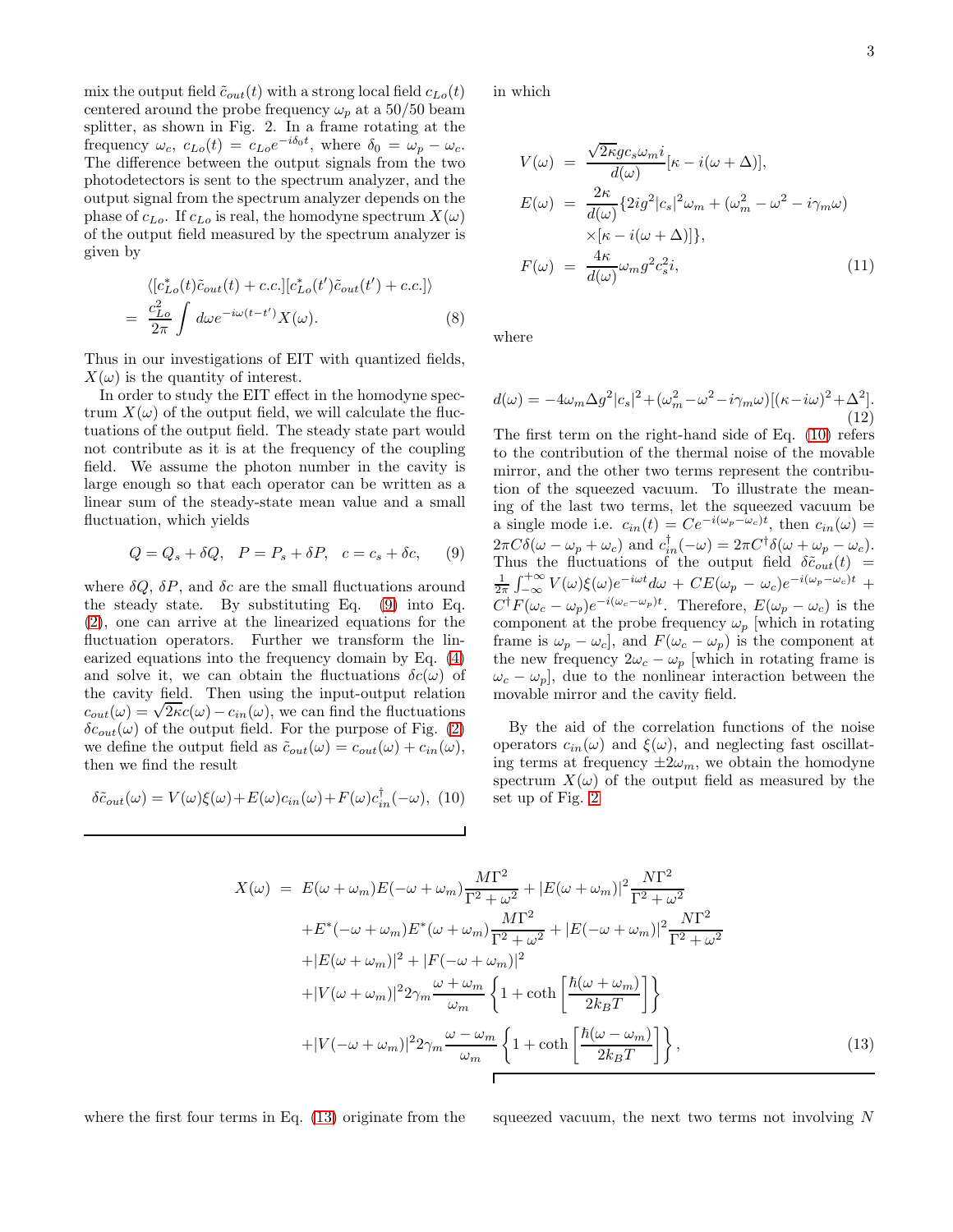and M are the contributions of the spontaneous emission of the input vacuum noise; the last two terms in Eq. [\(13\)](#page-2-2) result from the thermal noise of the movable mirror.

## IV. EIT IN THE HOMODYNE SPECTRUM OF THE OUTPUT QUANTIZED FIELD

After having derived the homodyne spectrum of the output field, we next examine it numerically to explore the EIT phenomenon in the homodyne spectrum of the output field. Since the original equations [\(2\)](#page-1-1) are nonlinear, these can have instabilities. Thus in the following, we work in the stable regime of the system. We first examine the frequency at which we expect transparency. This is  $\omega = 0$ . For  $N \approx M$ ,

<span id="page-3-0"></span>
$$
X(0) = N[E(\omega_m) + E^*(\omega_m)]^2 + |E(\omega_m)|^2 + |F(\omega_m)|^2 + 4|V(\omega_m)|^2 \gamma_m \coth\left[\frac{\hbar\omega_m}{2k_BT}\right].
$$
 (14)

We use the parameters from the experimental paper [\[9](#page-5-0)] focusing on the EIT in the optomechanical system: the wavelength of the coupling field  $\lambda = 2\pi c/\omega_c = 775$  nm, the coupling constant  $g = 2\pi \times 12 \text{ GHz/nm} \sqrt{\hbar/(2m\omega_m)}$ , the mass of the movable mirror  $m = 20$  ng, the frequency of the movable mirror  $\omega_m = 2\pi \times 51.8$  MHz, the cavity decay rate  $\kappa = 2\pi \times 15$  MHz,  $\kappa/\omega_m = 0.289$ , the mechanical damping rate  $\gamma_m = 2\pi \times 41$  kHz, the mechanical quality factor  $Q' = \omega_m / \gamma_m = 1263$ . In addition, we choose the linewidth of the squeezed vacuum  $\Gamma = 2\kappa$ , and consider the resonant case  $\Delta = \omega_m$ .

For  $N = 10$  and  $M = \sqrt{N(N + 1)} \approx 10$ ,  $\wp = 20$  mW,  $T = 20$  mK, the first term in Eq. [\(14\)](#page-3-0) which is the contribution of the squeezed vacuum is about  $6.5 \times 10^{-4}$ , the sum of the second and third terms in Eq. [\(14\)](#page-3-0) which are the contribution of the input vacuum noise is about 0.16, the last term arising from the thermal noise of the movable mirror is about 0.14. The contribution of the input quantum field in principle can be obtained by doing the experiment with and without the quantized field and by subtracting the data i.e. by studying  $X(0) - X(0)|_{N=0}$ . The squeezed field part in a sense exhibits perfect EIT. If  $M = 0$ , i.e. the input quantized field is phase insensitive, then such a field leads to a term  $2N|E(\omega_m)|^2$  which is equal to 1.6 for the above mentioned parameters and hence there is no perfect EIT. The squeezed field changes  $2N|E(\omega_m)|^2$  to  $N[E(\omega_m) + E^*(\omega_m)]^2$  and for the above parameters the number changes from 1.6 to  $6.5 \times 10^{-4}$ .

For  $N = 5, M = \sqrt{N(N+1)}$  and 0,  $T = 20$  mK, we plot the homodyne spectrum  $X(\omega)$  of the output field as a function of the normalized frequency  $\omega/\omega_m$  in the absence (dotted curve) and presence (solid, dotdashed, and dashed curves) of the coupling field in Fig. [3.](#page-3-1) First let us look at the case that the input quantum field is phase dependent  $(M = \sqrt{N(N+1)})$ . In the absence of the coupling field, one can note that the homodyne spectrum of the output field has a Lorentzian line shape. However, in the presence of the coupling field at different power levels, the solid curve  $(\wp = 10 \text{ mW} \text{ and } M = \sqrt{N(N+1)} )$  and



<span id="page-3-1"></span>FIG. 3: Plots of the homodyne spectrum  $X(\omega)$  as a function of  $\omega/\omega_m$  for  $N = 5$  in the absence (dotted curve) and the presence (solid, dotdashed, and dashed curves) of the coupling field for the temperature of the environment  $T = 20$  mK. The solid curve is for  $\wp = 10$  mW and  $M = \sqrt{N(N+1)}$ , the dotdashed curve is for  $\wp = 20$  mW and  $M = \sqrt{N(N+1)}$ , the dashed curve is for  $\wp = 20$  mW and  $M = 0$ .

the dotdashed curve  $(\wp = 20 \text{ mW and } M = \sqrt{N(N+1)})$ exhibit the EIT dip, which is the result of the destructive interference between the squeezed vacuum and the scattering quantum field at the probe frequency  $\omega_p$  generated by the interaction of the coupling field with the movable mirror. For  $\wp = 20$  mW and  $M = \sqrt{N(N+1)}$ , the minimum value of  $X(\omega)$  is about 0.22. Moreover, the linewidth of the dip for  $\wp = 20$  mW is larger than that for  $\wp = 10$  mW due to power broadening. Generally the EIT dip has a contribution to its width which is proportional to the power of the coupling field. We indeed find that the width for  $\wp = 20$  mW is  $0.26\omega_m$ , which is about twice the width for  $\wp = 10$  mW. If the input quantum field is phase independent  $(M = 0)$  [the dashed curve], we can see that the maximum value of  $X(\omega)$  for  $\wp = 20$ mW and  $M = 0$  is about half that for  $\wp = 20$  mW and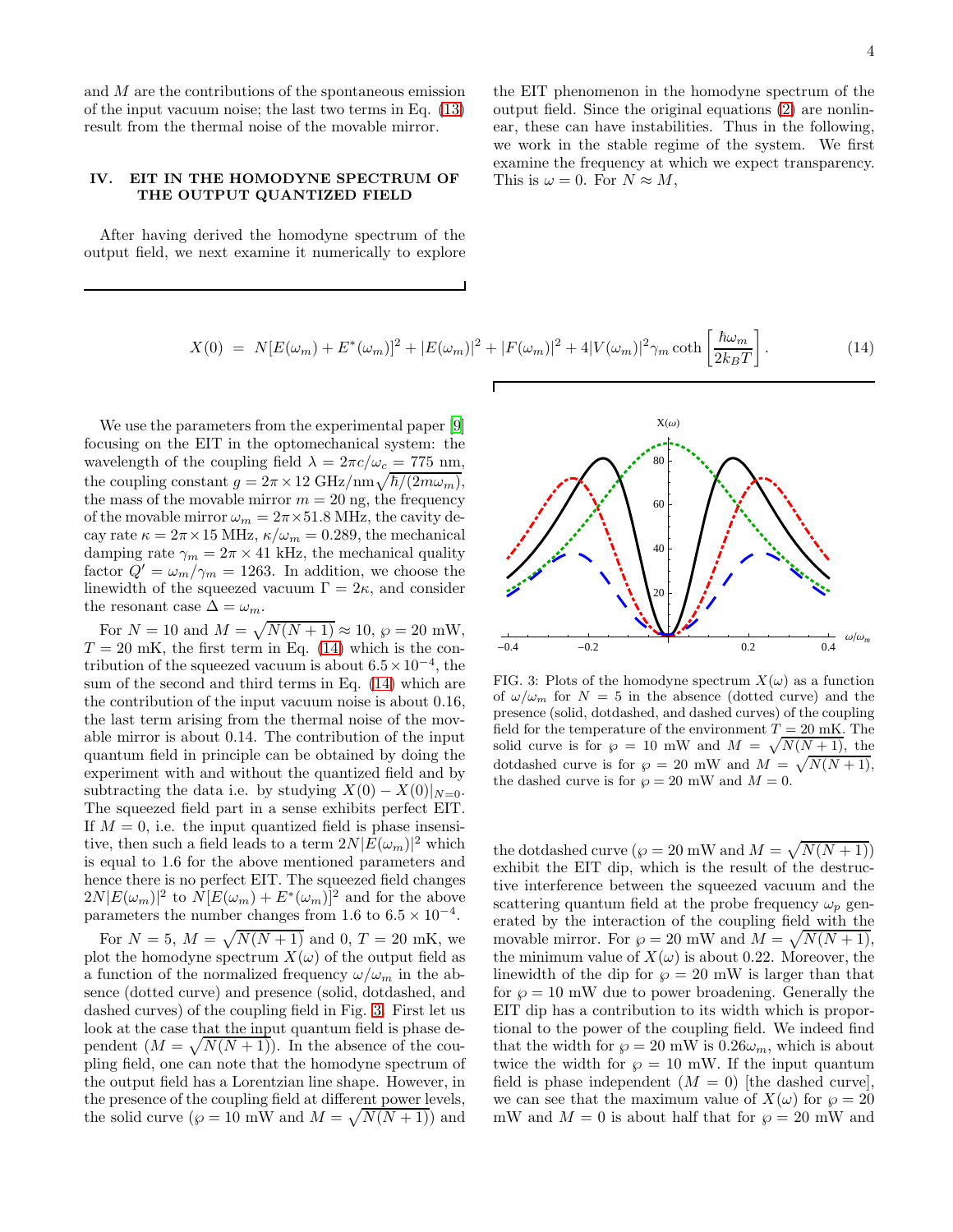$M=\sqrt{N(N+1)}.$ 

Next we increase the temperature to 100 mK. The fig-ure [4](#page-4-6) displays the homodyne spectrum  $X(\omega)$  of the output field against the normalized frequency  $\omega/\omega_m$  in the absence (dotted curves) and presence (solid curves) of the coupling field for  $N = 1, 5$  and  $M = \sqrt{N(N+1)}$ . In the presence of the coupling field ( $\varphi = 10$  mW), it is seen that the EIT dip still appears in the homodyne spectrum of the output field for  $N = 1$  and 5. Note that the two dips almost have the same minimum values (about 1.43) and the same linewidth (about  $0.15\omega_m$ ). Hence the temperature of the environment is not detrimental to the EIT behavior.



<span id="page-4-6"></span>FIG. 4: Plots of the homodyne spectrum  $X(\omega)$  as a function  $\sqrt{N(N+1)}$  in the absence (dotted curves) and the presence of  $\omega/\omega_m$  for different values of the parameter N and  $M =$ (solid curves) of the coupling field with power  $\wp = 10$  mW and the temperature of the environment  $T = 100$  mK. The upper two curves are for  $N = 5$ , the lower two curves are for  $N=1$ .

The effects discussed above occur under wide range of parameters. We demonstrate this by using the experi-mental parameters [\[22\]](#page-5-9):  $\lambda = 2\pi c/\omega_c = 1064$  nm,  $L = 25$ mm,  $g \approx 2\pi \times 11.28 \text{ MHz/nm} \sqrt{\hbar/(2m\omega_m)}$ ,  $m = 145 \text{ ng},$  $\omega_m = 2\pi \times 947$  kHz,  $\kappa = 2\pi \times 215$  kHz,  $\kappa/\omega_m = 0.227$ ,  $\gamma_m = 2\pi \times 141$  Hz,  $Q' = \omega_m/\gamma_m = 6700$ . The values for parameters T,  $\varphi$ , N, M, Γ, and  $\Delta$  are the same as those in Fig. [4.](#page-4-6) Shown in Fig. [5](#page-4-7) is the homodyne spectrum  $X(\omega)$ of the output field as the normalized frequency  $\omega/\omega_m$  is varied for  $T = 100$  mK and  $\wp = 0, 10$  mW. Note that the

EIT exists for  $N = 1$  and 5 in the presence of the coupling field. The linewidth of the dip for  $N = 5$  is about  $0.2\omega_m$ , and as expected gets broadened due to power. We have further studied the effect of temperature and we find that there is rather weak dependence of the EIT curves on temperature. Therefore, current optomechanical designs can be used to realize quantum optical memory at single photon level.



<span id="page-4-7"></span>FIG. 5: Plots of the homodyne spectrum  $X(\omega)$  as a function  $\sqrt{N(N+1)}$  in the absence (dotted curves) and the presence of  $\omega/\omega_m$  for different values of the parameter N and  $M =$ (solid curves) of the coupling field with power  $\wp = 10$  mW and the temperature of the environment  $T = 100$  mK. The upper two curves are for  $N = 5$ , the lower two curves are for  $N=1$ .

### V. CONCLUSIONS

In conclusion, we have demonstrated EIT using quantum fields in optomechanical systems under a wide range of conditions. For squeezed quantum fields we obtained perfect EIT. The EIT gets degraded in phase insensitive quantum fields. We have shown that even temperature is not critical for observations of EIT. The results get be generalized to optomechanical systems working on the reactive coupling [\[23](#page-5-10)[–25\]](#page-5-11). Our work suggest that optomechanical systems could be used as elements for quantum memory.

We gratefully acknowledge support from the NSF Grant No. PHYS 0653494.

- <span id="page-4-0"></span>[1] P. Meystre, E. M. Wright, J. D. McCullen, and E. Vignes, J. Opt. Soc. Am. B 2, 1830 (1985); M. Bhattacharya, H. Uys, and P. Meystre, Phys. Rev. A 77, 033819 (2008).
- <span id="page-4-1"></span>[2] S. Mancini, V. I. Manko, and P. Tombesi, Phys. Rev. A 55, 3042 (1997).
- <span id="page-4-2"></span>[3] R. W. Boyd, Nonlinear Optics, 2nd ed. (Academic, San Diego, 2003).
- <span id="page-4-3"></span>[4] S. Gigan, H. R. Böhm, M. Paternostro, F. Blaser, G. Langer, J. B.Hertzberg, K. C. Schwab, D. Bäuerle, M.

Aspelmeyer, and A. Zeilinger, Nature (London) 444, 67 (2006).

- [5] O. Arcizet, P. -F. Cohadon, T. Briant, M. Pinard, and A. Heidmann, Nature (London) 444, 71 (2006).
- [6] A. Schliesser, R. Rivière, G. Anetsberger, O. Arcizet, and T.J. Kippenberg, Nature Physics 4, 415 (2008).
- <span id="page-4-4"></span>[7] Y. Park and H. Wang, Nature Physics 5, 489 (2009).
- <span id="page-4-5"></span>[8] G. S. Agarwal and S. Huang, Phys. Rev.  $A \, 81, 041803(R)$  $(2010).$